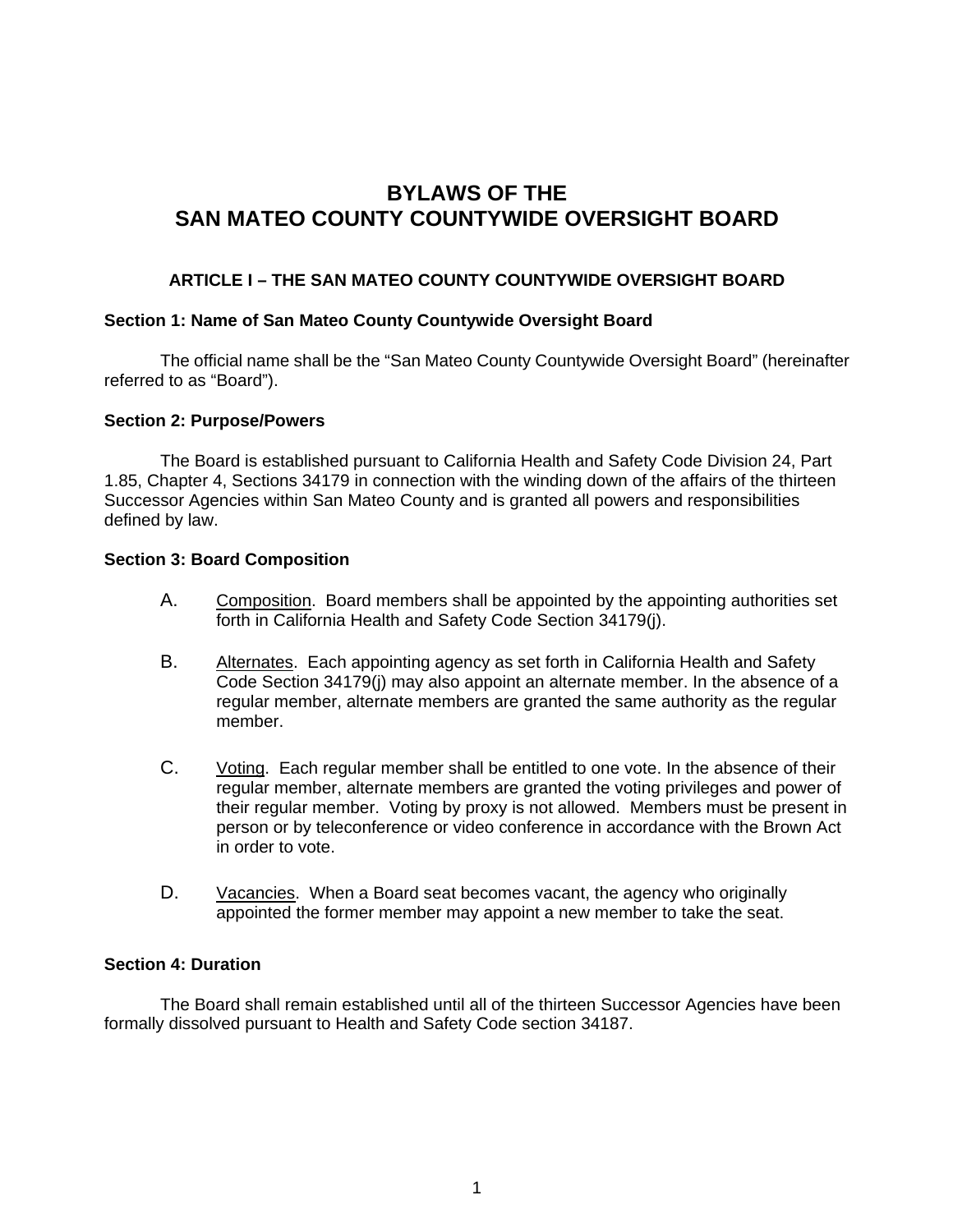## **ARTICLE II – OFFICERS**

## **Section 1: Officers and Officials**

The members of the Board shall elect one member to serve as the Chairperson and may elect one member to serve as the Vice Chairperson. The term of office for the Chairperson and Vice Chairperson shall be effective July 1 and shall be for one year. In the event an election does not take place prior to the end of a term of office, the prior incumbents will continue to serve in such capacities until a new Chairperson and a new Vice Chairperson are elected.

## **Section 2: Chairperson**

The Chairperson of the Board shall preside at all board meetings; represent the position of the Board; act as spokesperson for the Board; and serve as the public contact for the Board.

## **Section 3: Vice Chairperson**

The Vice Chairperson shall perform the duties of the Chairperson in his/her absence or when requested.

## **Section 4: Legal Counsel**

The Board may engage legal counsel as it deems necessary.

## **ARTICLE III: MEETINGS**

## **Section 1: Regular Meetings**

Prior to the end of each fiscal year, the Board shall adopt its regular meeting schedule for the upcoming fiscal year, including any alternate meeting dates schedule due to holidays.

#### **Section 2: Special Meetings**

Special meetings may be held at the request of the Chairperson, or by written request of at least three members of the Board, for the purpose of transacting any business designated in the notice. At such special meetings, no business other than that designated in the notice shall be considered.

#### **Section 3: Meeting Notices and Agendas**

All meetings will be noticed in accordance with the Ralph M. Brown Act, Government Code Section 54950 *et seq.* ("Brown Act") as it may be amended from time to time. Agendas for regular meetings shall be posted at least 72 hours in advance, and agendas for special meetings shall be posted at least 24 hours in advance of the meeting in accordance with the Brown Act at a location freely accessible to members of the public. Agendas will also be posted electronically on the County's internet website (https://controller.smcgov.org/countywide-oversight-board-formerredevelopment-agencies).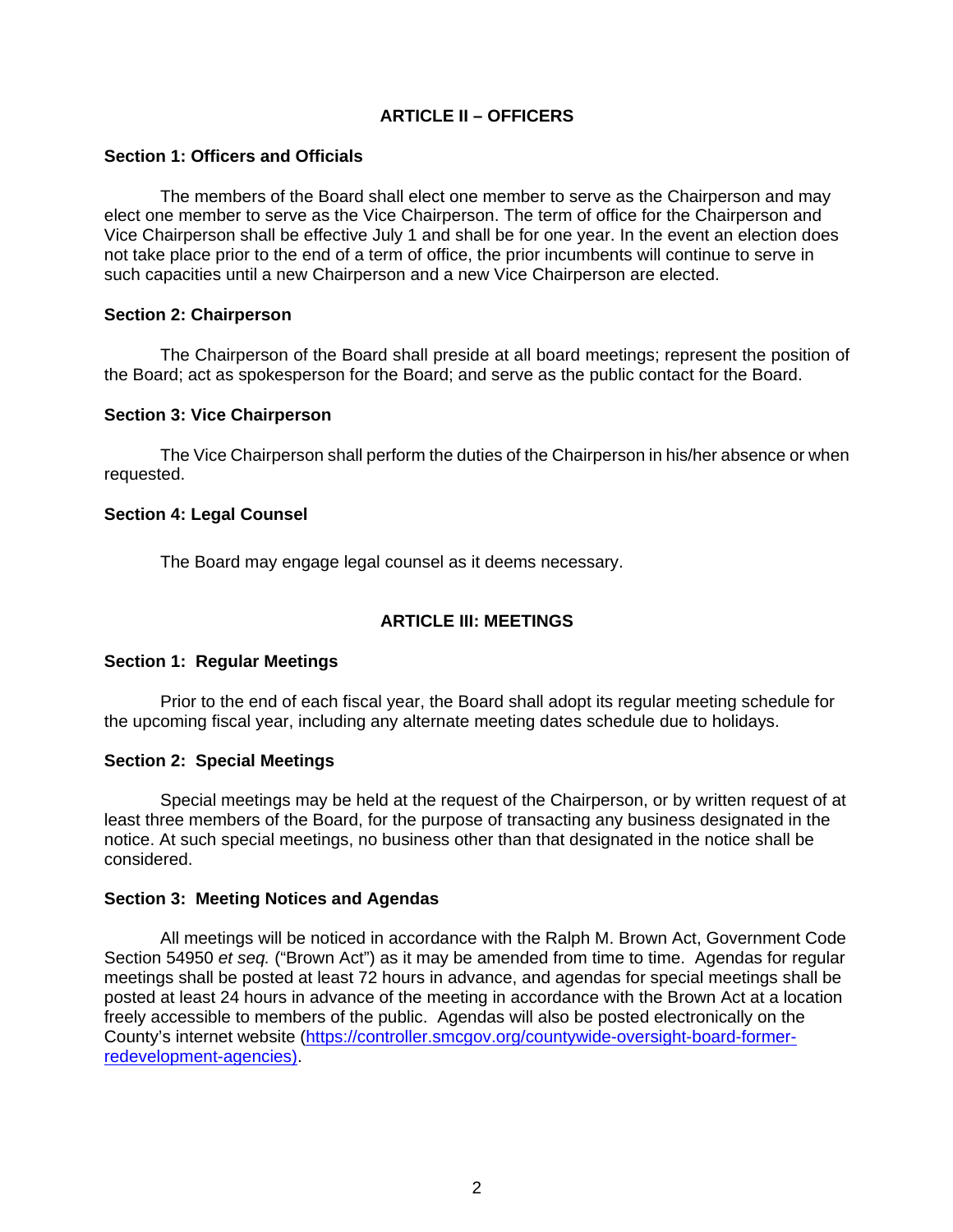#### **Section 4: Adjourned Meetings**

The Board may adjourn any meeting to a time and place specified in the motion for adjournment. In adjourning any meeting, there shall be compliance with all procedures of the Brown Act.

## **Section 5: Quorum**

A majority of the total membership of the Board (*i.e.*, four members) shall constitute a quorum for the purposes of conducting the business of the Board, exercising its powers and for all other purposes; provided, however, that if a quorum is not present for a meeting, the meeting will be adjourned. An affirmative vote by a majority (4) of the total membership (7) of the Board shall be required for approval of any matters brought before the Board.

## **Section 6: Public Participation**

The agenda for each Board meeting will provide time for public comment on any subject matter within the jurisdiction of the Board and that is not an item on the agenda, or if the meeting has a consent agenda, is listed thereon. As a general policy, each speaker shall be allowed three (3) minutes for public comment during this time. A majority of the Board may refer any issues raised to staff for appropriate action and any Board member may briefly comment on any issue brought up during this period. No other action may be taken by the Board at this time with respect to items not listed on the agenda.

For the purposes of facilitating orderly meetings, persons who wish to speak during public comment, or with respect to any agenda item, must first be recognized by the Chairperson and are requested to fill out a speaker card and deliver it to the Clerk before the Board considers the agenda item on which they desire to speak. Speakers are encouraged to provide their names for the record but will not be required to do so as a condition of speaking.

The Chairperson may limit speakers making defamatory or profane remarks, or who use abusive or threatening language, or who engage in any other disorderly conduct that willfully disrupts, disturbs or otherwise impedes the orderly conduct of any meeting, including unnecessary repetition of issues and points already raised by previous speakers. As a general matter, speakers are encouraged to direct the comments to the Chairperson and the Board as a whole and not to any particular Board member or staff member.

#### **Section 7: Order of Business**

Staff may develop templates and other guidance to assist Successor Agencies in submitting items to the Board for placement on the meeting agendas.

The Chairperson shall work with Staff in setting each meeting's agenda. Staff shall add items to a meeting's agenda at the direction of the Chairperson or at the request of at least three Board Members.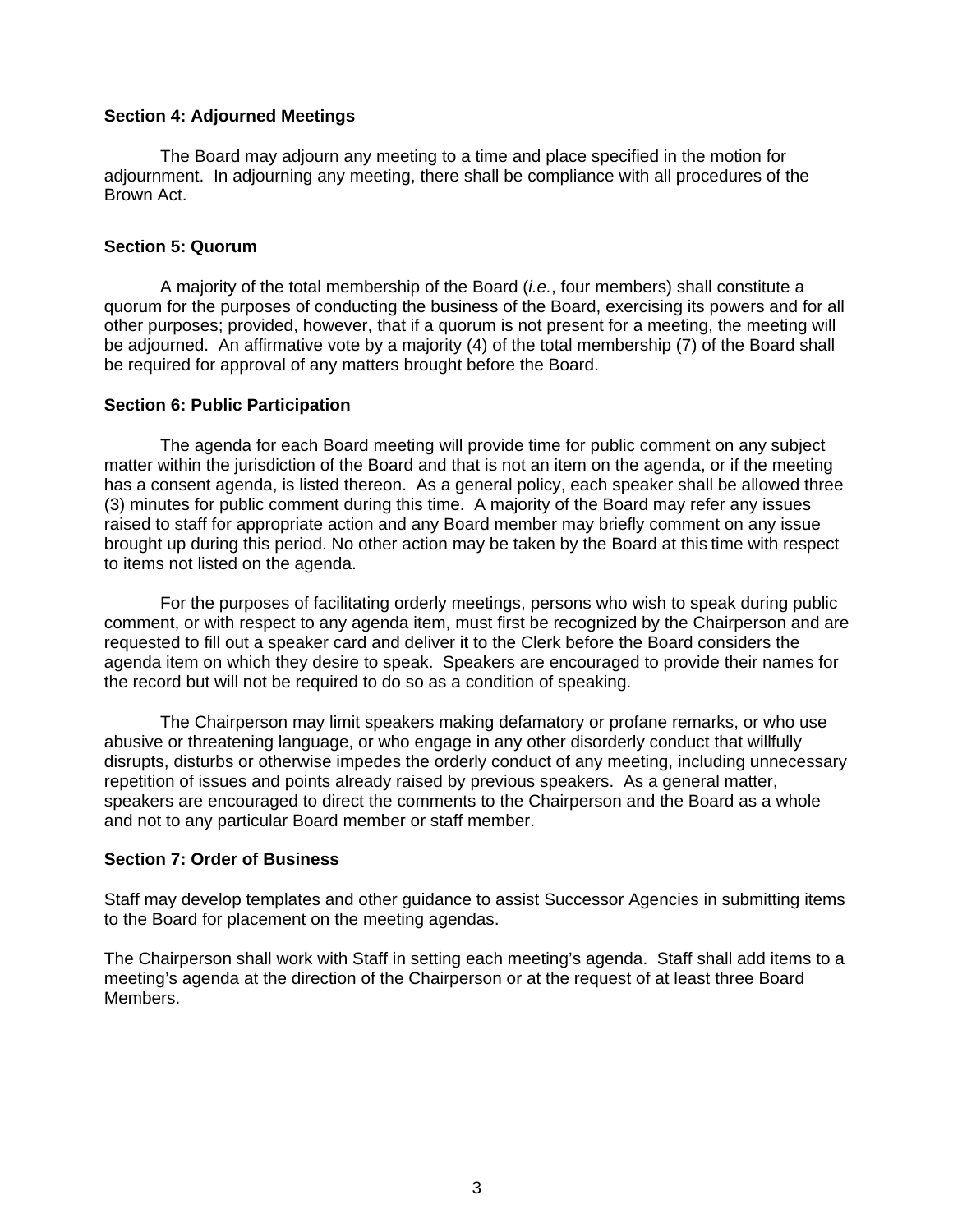#### **ARTICLE IV - CONFLICT OF INTEREST AND ETHICS TRAINING**

All Board members are subject to the provisions of California Government Code Title 9, Chapter 7 relative to Conflicts of Interest and must file a Statement of Economic Interests as required by the law. Board members must also complete ethics training every two years as required by California Government Code Title 5, Division 2, Part 1, Chapter 2, Article 2.4 and AB 1234.

## **ARTICLE VI – AMENDMENTS**

These Bylaws may be amended upon an affirmative vote by a majority of the total membership of the Board, but no such amendment shall be adopted unless at least seven (7) days written notice thereof has previously been given to all members of the Board. Notice of the amendment shall identify the section or sections of these Bylaws proposed to be amended. The thirteen Successor Agencies shall be notified of any amendments to these Bylaws.

#### **ARTICLE VII – SEVERABILITY**

If any section of these bylaws are inconsistent with law, such section is severable and the rest of the bylaws remain in effect.

**\* \* \* \* \* \***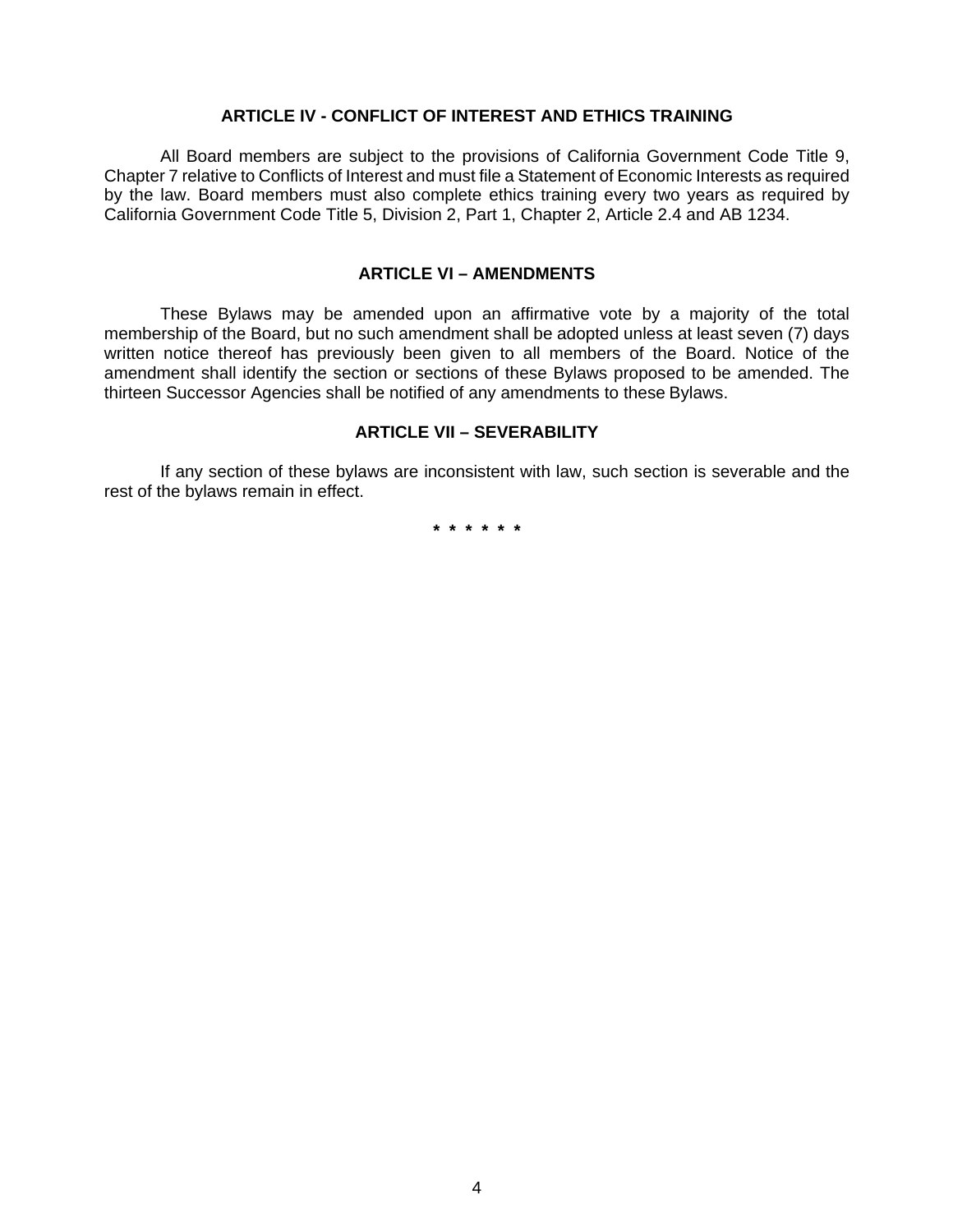## **RESOLUTION NO. 2018 ‐ 06**

## **RESOLUTION OF THE SAN MATEO COUNTY COUNTYWIDE OVERSIGHT BOARD ADOPTING BYLAWS**

**WHEREAS**, the San Mateo County Countywide Oversight Board ("Oversight Board") has been established pursuant to the provisions of Health and Safety Code §34179(j); and

**WHEREAS**, in furtherance of its duties, the Oversight Board may establish regulations for conducting Board meetings and other administrative aspects not clearly defined by law; and

**WHEREAS**, the Oversight Board finds and determines that it is appropriate to adopt bylaws as set forth in this Resolution.

**NOW, THEREFORE, BE IT RESOLVED,** the San Mateo County Countywide Oversight Board hereby adopts the bylaws attached.

\* \* \*